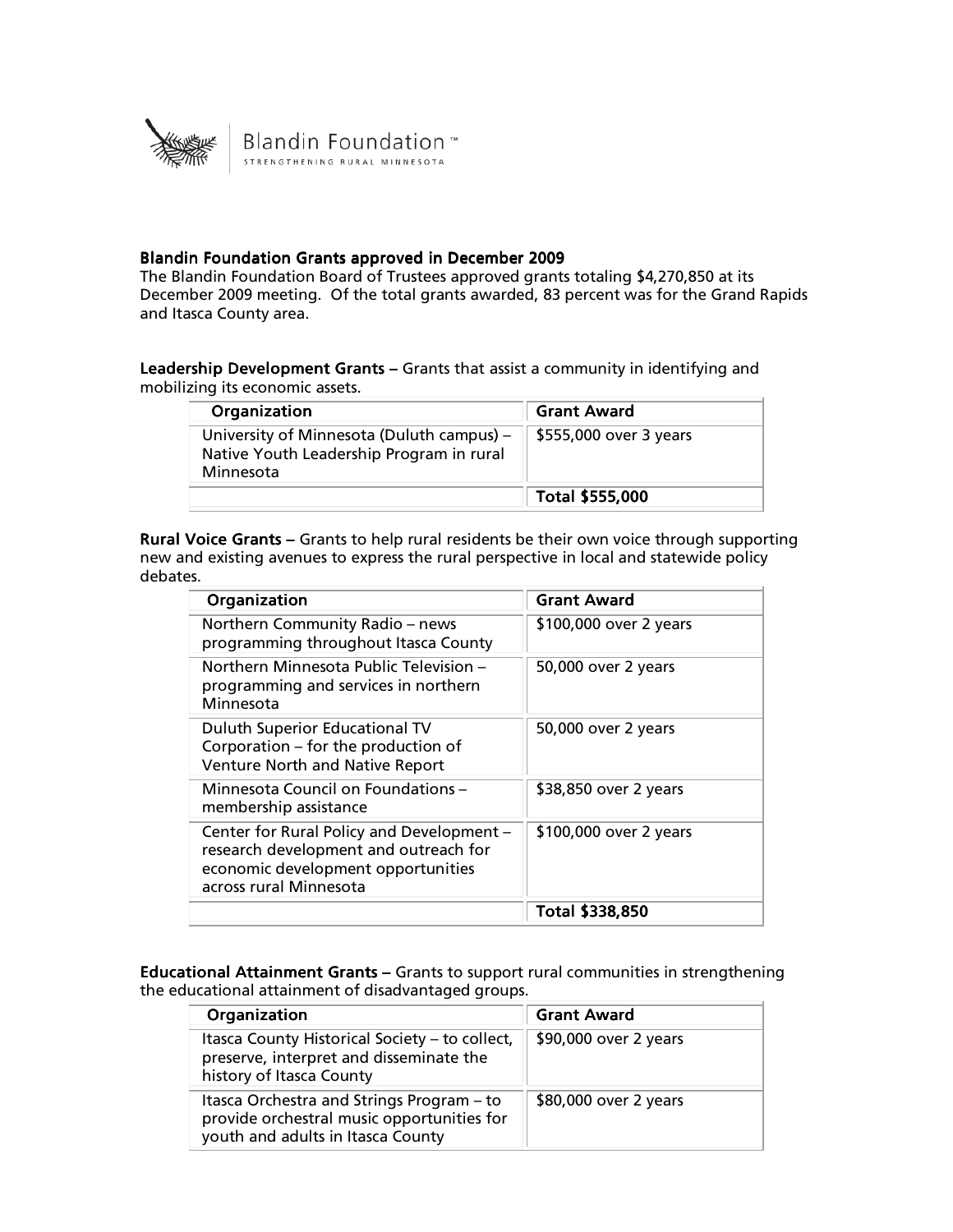| Charities Review Council of Minnesota -<br>provide information and education to<br>donors and charities                                                       | \$8,000 over 2 years   |
|---------------------------------------------------------------------------------------------------------------------------------------------------------------|------------------------|
| Centro Campesino - Immigrant<br>Empowerment Project in southern<br>Minnesota                                                                                  | \$80,000 over 2 years  |
| Eagleview Community Foundation - to<br>sustain its technology, broadband access,<br>literacy, community education and<br>robotics program in the S. Lake area | \$66,000 over 3 years  |
| Grand Rapids School District - continued<br>support of the Baby Steps Boutique, Step<br>Ahead and Children First! programs in<br><b>Itasca County</b>         | \$158,000              |
| Itasca Community College - financial aid<br>assistance for Itasca County high school<br>graduates for the 2010-11 school year                                 | \$350,000              |
| Ready for K - to promote and improve<br>school readiness throughout rural<br>Minnesota                                                                        | \$150,000 over 2 years |
| MacRostie Art Center - provide visual arts<br>and educational programming                                                                                     | \$70,000 over 2 years  |
|                                                                                                                                                               | Total \$1,052,000      |

Economic Opportunity Grants/Investment—Awards that assist Grand Rapids/Itasca area communities or statewide rural initiatives to identify and mobilize economic assets.

| Organization                                                                                                                                                                 | <b>Grant Award</b>     |
|------------------------------------------------------------------------------------------------------------------------------------------------------------------------------|------------------------|
| Latino Economic Development Center – to<br>increase organizational capacity and<br>economic development opportunities<br>throughout rural Minnesota                          | \$195,000 over 3 years |
| Northeast Entrepreneur Fund Inc. - to<br>provide business planning training and<br>access to financing for unemployed and<br>underemployed men and women in Itasca<br>County | \$110,000 over 2 years |
| Itasca Economic Development Corporation<br>- promote economic development in the<br>Itasca County area                                                                       | \$225,000              |
|                                                                                                                                                                              | Total \$530,000        |

Fairness and Opportunity—Grants toward social justice initiatives, especially those that address root causes.

| Organization                                                         | <b>Grant Award</b>     |
|----------------------------------------------------------------------|------------------------|
| <b>Grand Rapids Area Community</b><br>Foundation - operating support | \$270,000 over 3 years |
| Action Through Churches Together -<br>operating support              | \$30,000               |
| Community Café – operating support                                   | \$50,000 over 2 years  |
| Friendship Ventures - scholarships for                               | \$6,000 over 2 years   |